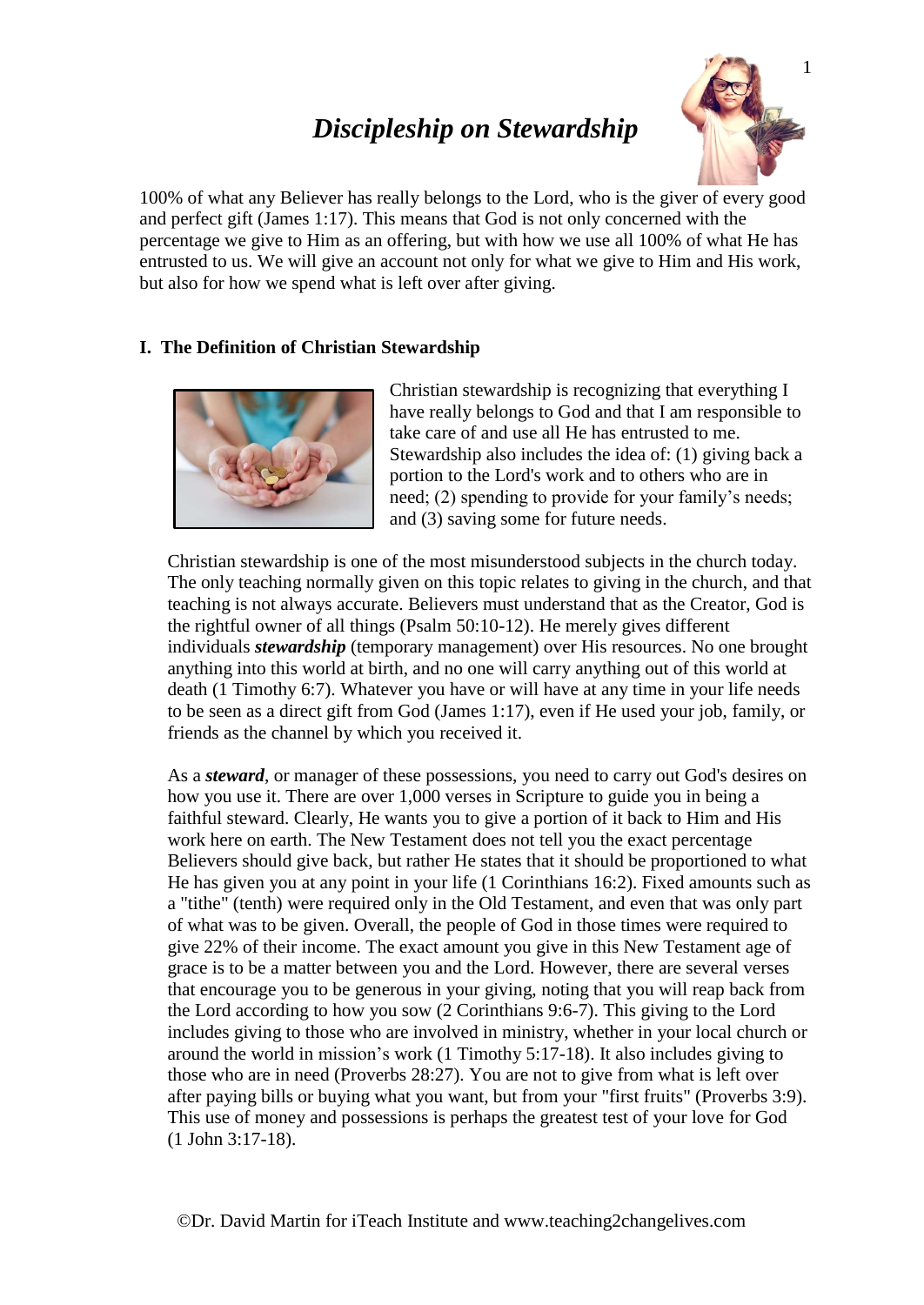There are also several passages that warn against hording all your possessions for yourself (Matthew 6:19-21), as well as having a lust for money since this will be the source of many evils in your life (1 Timothy 6:10). There are also warnings against borrowing money and going into debt, as so many Christians are doing today (Romans 13:8).



## **II. Key Verses on Christian Stewardship**

A. Psalm 50:10-12



*"For every beast of the forest is Mine. The cattle on a thousand hills. I know every bird of the mountains, and everything that moves in the field is Mine. If I were hungry, I would not tell you; for the world is Mine, and all it contains."*

- What does it mean that God owns the world and all it contains?  $\rightarrow$
- Why is it all God's, even if I hold a legal title to a piece of land, a house, a car,  $etc.? \rightarrow$
- B. Proverbs 3:9



*"Honor the Lord with your possessions, and with the first fruits of all your increase."*

- What does it mean to honor the Lord with your possessions?  $\rightarrow$
- $\bullet$  What are "first fruits" of your increase?  $\rightarrow$
- C. Proverbs 19:17



*"He who is gracious to a poor man lends to the Lord, and He will repay him for his good deed."*

- What are several ways we can give to the poor?  $\rightarrow$
- Why is giving to the poor considered to be "lending to the Lord"?  $\rightarrow$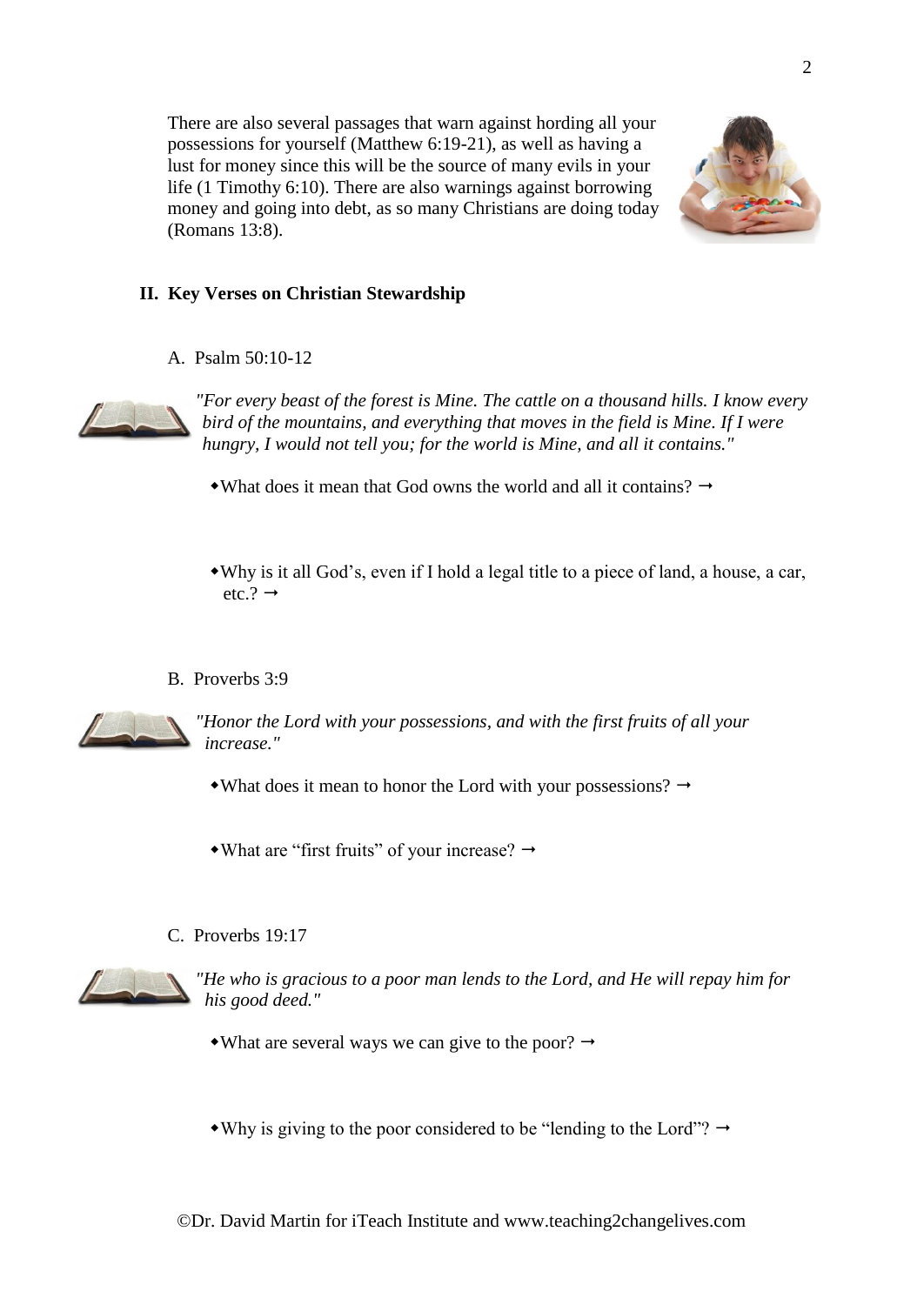D. Matthew 6:19-21, 24b



*"Do not lay up for yourselves treasures on earth, where moth and rust destroy and where thieves break in and steal; but lay up for yourselves treasures in heaven, where neither moth nor rust destroys and where thieves do not break in and steal. For where your treasure is, there your heart will be also. . . . You cannot serve God and mammon."*

- $\bullet$ What are "treasures in heaven"?  $\rightarrow$
- $*$ How do we lay up these treasures in heaven?  $\rightarrow$

• What is the meaning of serving God vs. serving mammon?  $\rightarrow$ 

E. Luke 6:38



*"Give, and it will be given to you: good measure, pressed down, shaken together, and running over will be put into your bosom. For with the same measure that you use, it will be measured back to you."*

- What will be given to you if you give (to the Lord's work)?  $\rightarrow$
- What is the meaning of "good measure, pressed down, shaken together and running over"?  $\rightarrow$
- What is the meaning of the same measure you use will be measured back to you?  $\rightarrow$

## F. Luke 16:10-11,13



*"He who is faithful in a very little thing is faithful also in much; and he who is unrighteous in a very little thing is unrighteous also in much. If therefore you have not been faithful in the use of unrighteous mammon, who will entrust the true riches to you? No servant can serve two masters; for either he will hate the one, and love the other, or else he will hold to one, and despise the other. You cannot serve God and mammon."*

• What is the meaning of being faithful in "what is least"?  $\rightarrow$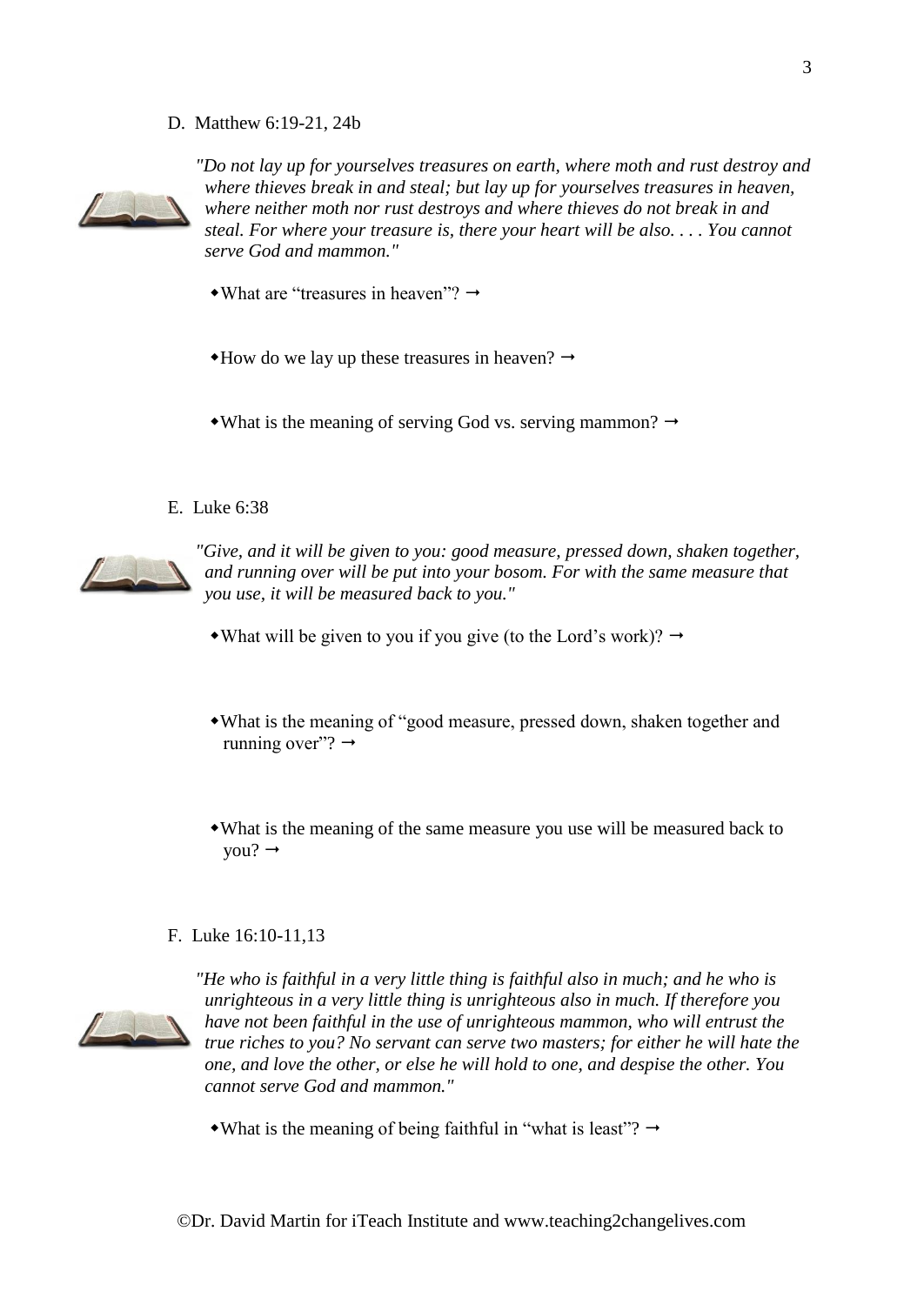• What is the meaning of being faithful in "unrighteous mammon"?  $\rightarrow$ 

• What will happen if you are not faithful with the unrighteous mammon?  $\rightarrow$ 

• What does it mean that you cannot serve God and mammon?  $\rightarrow$ 

G. Acts 20:35b

*". . . Remember the words of the Lord Jesus, that He Himself said, 'It is more blessed to give than to receive.'"*

 $\bullet$  In what way is it more blessed to give than to receive?  $\rightarrow$ 

## H. Romans 13:8



*"Owe no one anything except to love one another, for he who has loved another has fulfilled the Law."*

• What is the meaning of owe no one anything—except love?  $\rightarrow$ 

 $\triangle$ How does loving another fulfill the Law?  $\rightarrow$ 

I. 1 Corinthians 4:2



*"Moreover it is required in stewards that one be found faithful."*

• What is the meaning of being "stewards"?  $\rightarrow$ 

 $*$ How do we demonstrate that we are faithful?  $\rightarrow$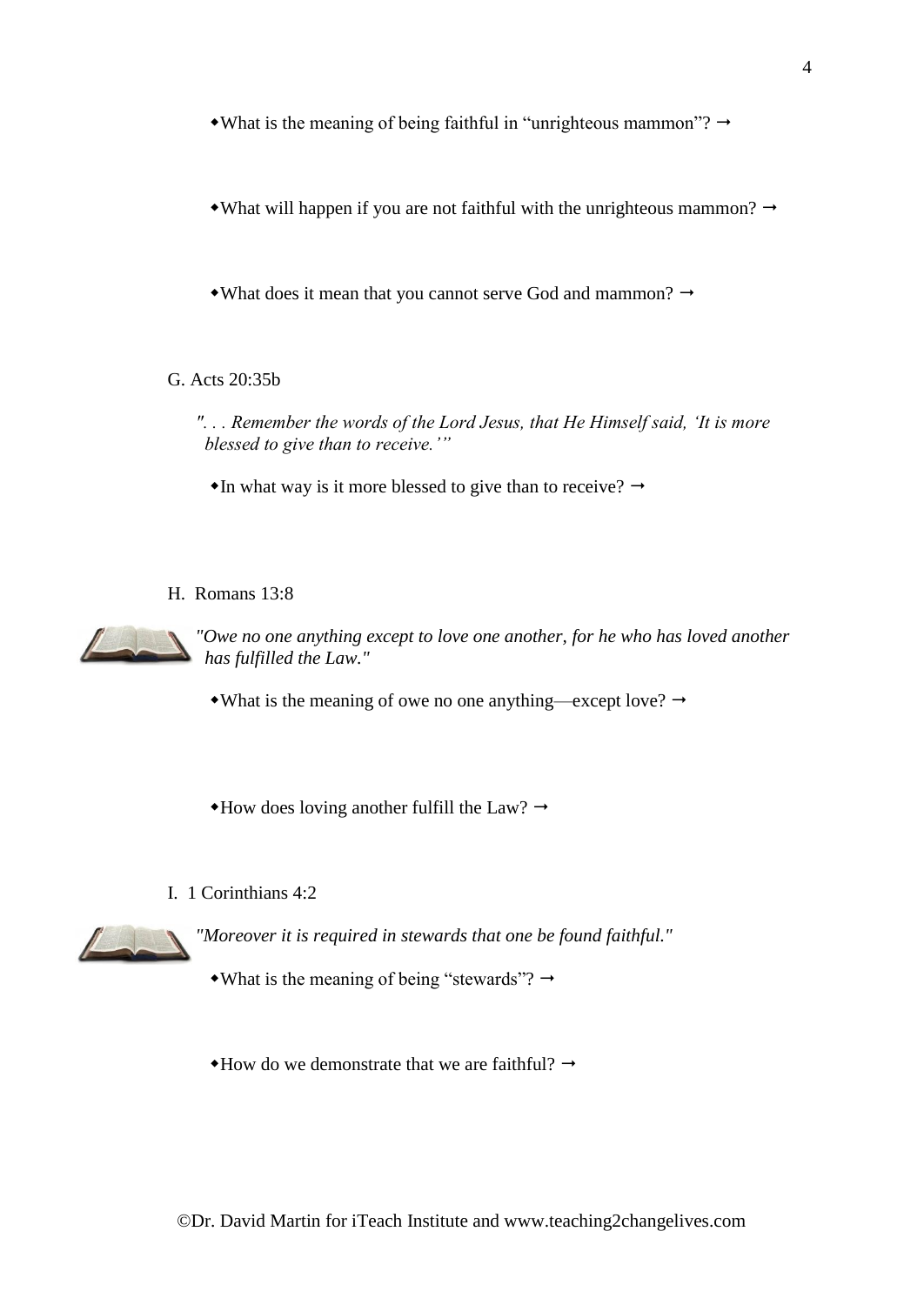J. 1 Corinthians 16:2



*"On the first day of the week let each one of you lay something aside, storing up as he may prosper, that there be no collection when I come."*

• What is the meaning of "laying something aside" on Sunday?  $\rightarrow$ 

• What is the meaning of storing up as you have prospered?  $\rightarrow$ 

K. 2 Corinthians 9:6-7



*"But this I say: He who sows sparingly will also reap sparingly, and he who sows bountifully will also reap bountifully. So let each one give as he purposes in his heart, not grudgingly or of necessity; for God loves a cheerful giver."*

- What kind of "sowing" is being spoken of?  $\rightarrow$
- $\triangleleft$ How do we sow sparingly?  $\rightarrow$

• What is the meaning of giving grudgingly or of necessity?  $\rightarrow$ 

- What is the meaning of "cheerful" giver?  $\rightarrow$
- L. Philippians 4:16-17



*". . . you sent a gift more than once for my (Paul's) needs. Not that I seek the gift itself, but I seek for the profit which increases to your account."*

 $*$ How was giving to Paul's needs giving to the Lord's work?  $\rightarrow$ 

What does it mean that the givers will receive "profit" to their account for giving to God's work?  $\rightarrow$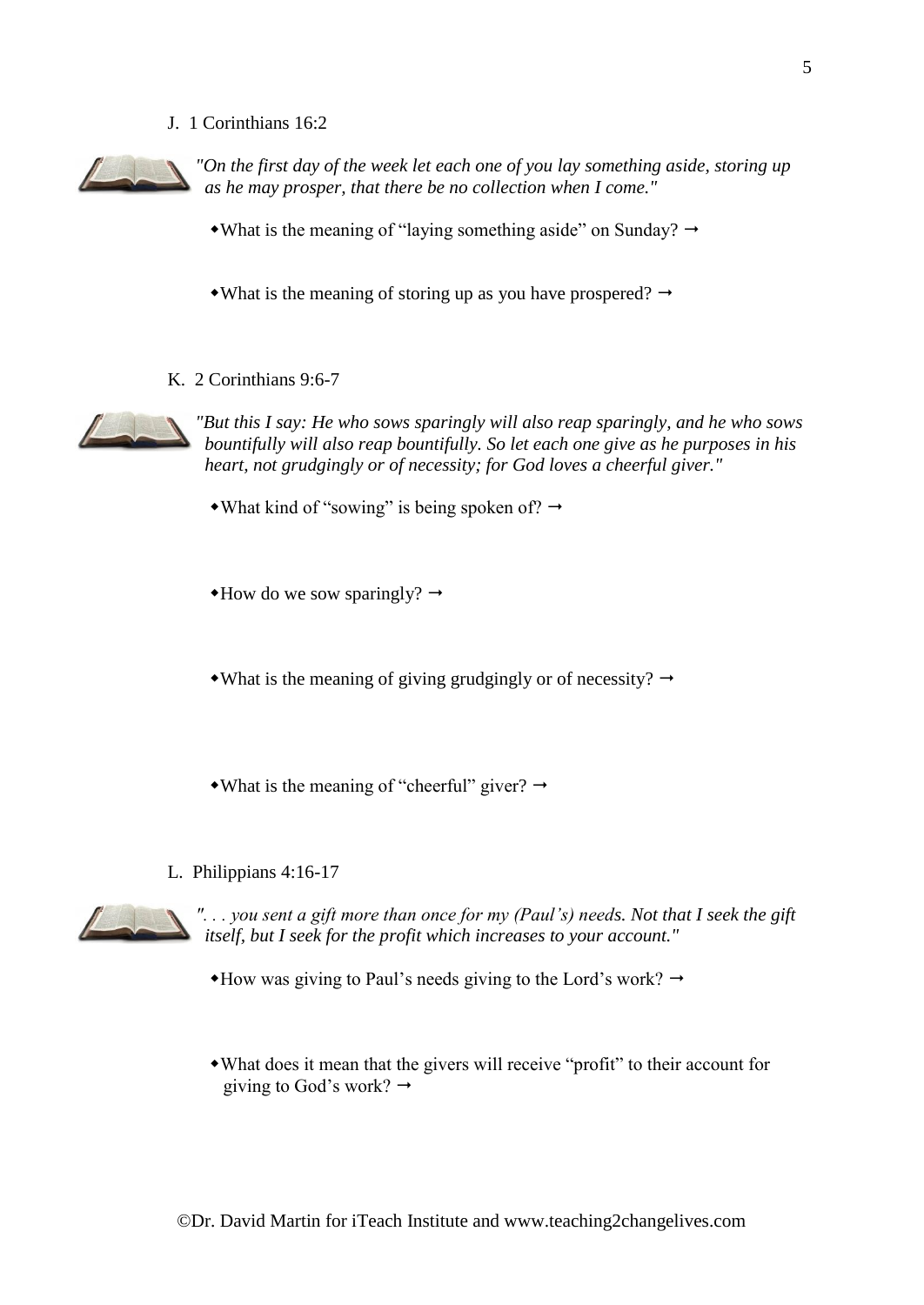M. 1 Timothy 5:8, 17-18



*"But if anyone does not provide for his own . . . household, he . . . is worse than an unbeliever. Let the elders who rule well be counted worthy of double honor, especially those who labor in the word and doctrine. For the Scripture says, 'You shall not muzzle an ox while it treads out the grain,' and 'the laborer is worthy of his wages.'"*

- How is a Christian who does not take care of his own household worse than an unbeliever?  $\rightarrow$
- $\triangle$ How do we show double honor to elders who rule well?  $\rightarrow$

• What is the meaning of not "muzzling an ox while it treads out the grain"?  $\rightarrow$ 

- What is the meaning of "the laborer is worthy of his wages"?  $\rightarrow$
- N. 1 Timothy 6:6-10



*"Now godliness with contentment is great gain. For we brought nothing into this world and it is certain we can carry nothing out and having food and clothing, with these we shall be content. But those who desire to be rich fall into temptation and a snare, and into many foolish and harmful lusts which drown men in destruction and perdition. For the love of money is a root of all kinds of evil, for which some have strayed from the faith in their greediness, and pierced themselves through with many sorrows."*

- $\bullet$ What is the meaning of godliness? Contentment?  $\rightarrow$
- What are some snares and harmful lusts that can drown and destroy you?  $\rightarrow$
- What is the meaning of "the love of money"? How does it show itself?  $\rightarrow$
- Give examples of those who strayed from the faith and pierced themselves because of love of money  $\rightarrow$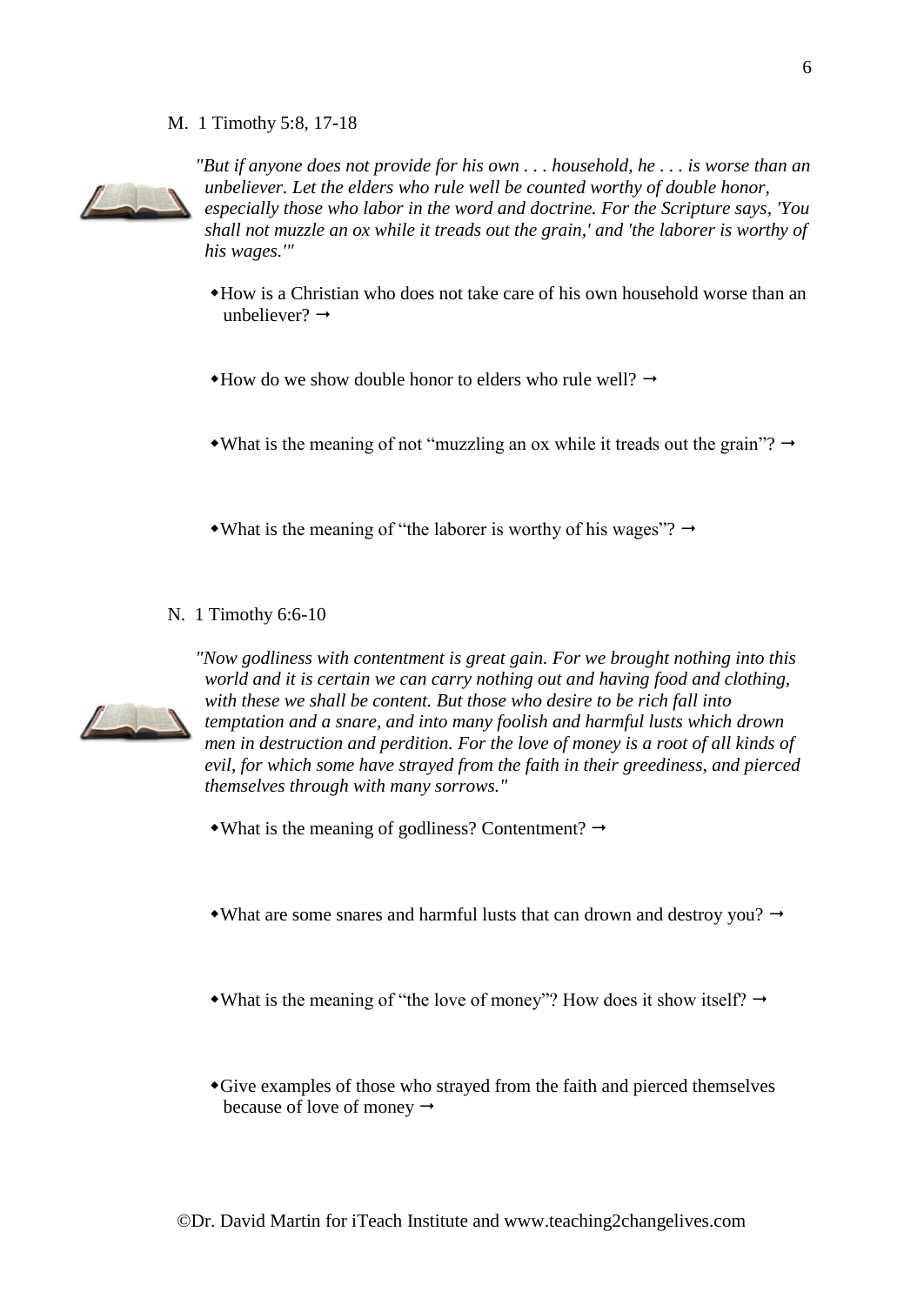O. 1 Timothy 6:17-19



*"Command those who are rich in this present age not to be haughty, nor to trust in uncertain riches but in the living God, who gives us richly all things to enjoy. Let them do good, that they be rich in good works, ready to give, willing to share, storing up for themselves a good foundation for the time to come, that they may lay hold on eternal life."*

What are ways we could be trusting in uncertain riches vs. trusting in God's provision?  $\rightarrow$ 

 $\triangle$ How can a person be "rich in good works?"

• What is the meaning of "lay hold on eternal life"?  $\rightarrow$ 

P. 1 John 3:17-18



1

*"But whoever has this world's goods, and sees his brother in need, and shuts up his heart from him, how does the love of God abide in him? My little children, let us not love in word or in tongue, but in deed and in truth."*

• Who are our "brothers in need"?  $\rightarrow$ 

• What is the meaning of loving in deed and in truth?  $\rightarrow$ 

#### **III. Important Teaching on Stewardship**

The teaching in the Bible on this topic is so extensive that it would be impossible to list here all that a Believer needs to be taught. What follows is just a needed introduction to this crucial area of teaching for spiritual maturity. The wise teacher will not only teach and review these truths, but go on to teach other important principles and promises of Christian stewardship from other important verses on the subject. $1$ 

<sup>&</sup>lt;sup>1</sup> Discover more topics and key verses on the use of money from the following book: Larry Burkett, *The Word on Finances* (Chicago: Moody Press, 1994). It is a topical listing of about 1,000 verses on how God expects us to use what He entrusts to us in money and possessions.

<sup>©</sup>Dr. David Martin for iTeach Institute and www.teaching2changelives.com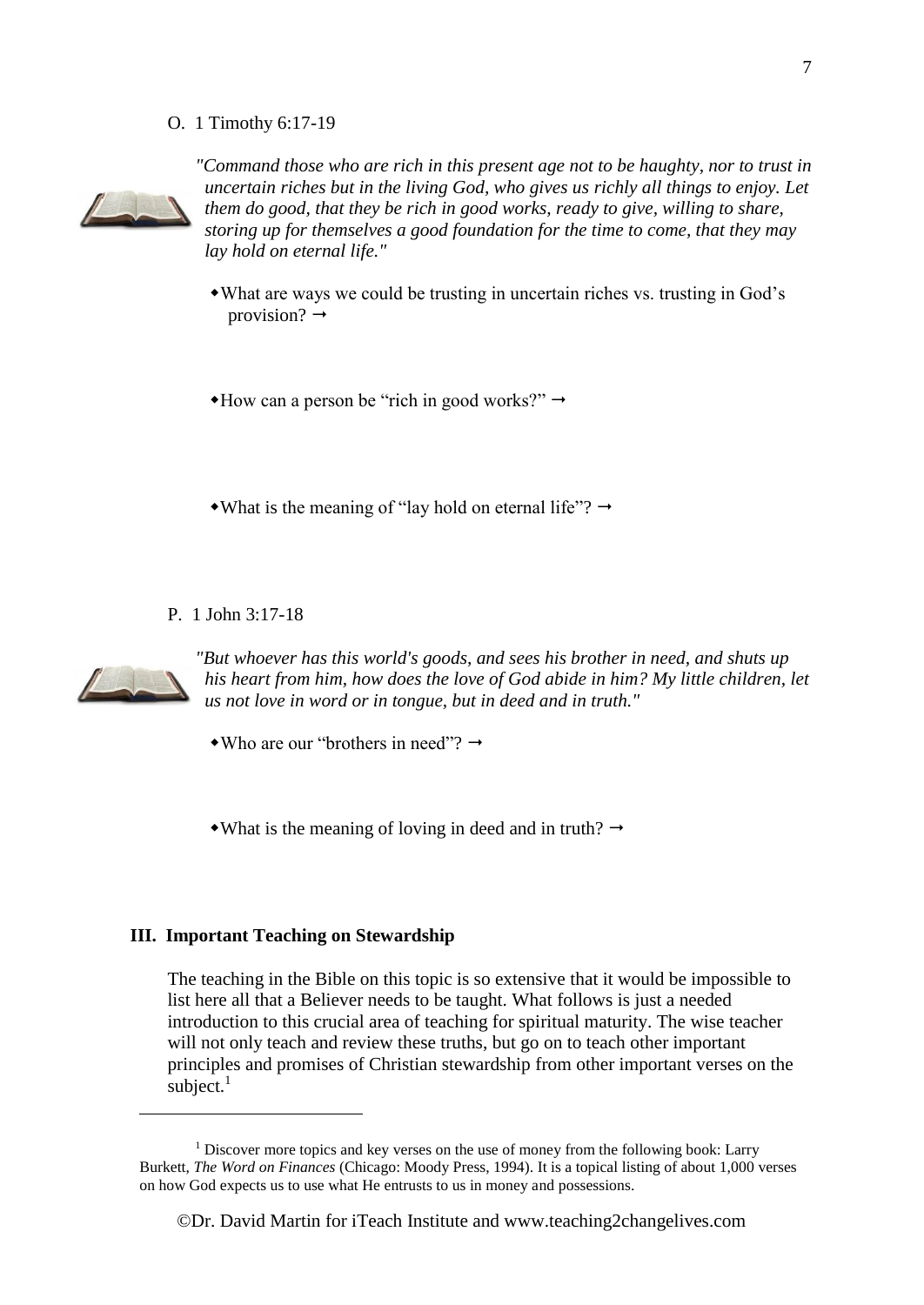A. **Who** is the Ultimate Owner of Everything on Earth?

\*God is the owner of the earth and all that is in it.

Psalm 50:10-12  $\rightarrow$ 



\*Whatever any person has or will have should be seen as a gift from a generous God. God may use other people as His channel of giving you what you have, such as an employer, parent, spouse, or friend. However, He is the ultimate source of everything you have. You are only the *steward* or manager of what He entrusts to you. He will one day hold you accountable for how you used it.

James 1:17  $\rightarrow$ 

Luke  $16:10-11,13b \rightarrow$ 

#### B. **What** is Christian Stewardship?

Christian stewardship is recognizing that everything I have really belongs to God and that I am responsible to take care of and use all of it as He has instructed me to do in His Word. Stewardship also includes the idea of giving back a portion of what He has entrusted to me to the Lord's work and to others who are in need.

| Ephesians $5:16 \rightarrow$ Stewardship of      |
|--------------------------------------------------|
| 2 Corinthians 9:6-7 $\rightarrow$ Stewardship of |
|                                                  |
| James $2:16 \rightarrow$ Stewardship of          |
| 1 Peter 4:10 $\rightarrow$ Stewardship of ___    |

#### C. **How** Can I Be a Good Steward of My Money and Possessions?

- 1. Have the right attitude towards money and things
	- I need to learn to be content with having the necessities for life. I should not have a love or lust for money. An unhealthy desire for money is a root cause of many other temptations and sins in life. Many people have fallen into this trap, and they have suffered many consequences. Some lie, cheat, steal, hurt others, or even kill because of their continual desire to have more money or the latest model of phone, computer, the latest fashions, etc.

©Dr. David Martin for iTeach Institute and www.teaching2changelives.com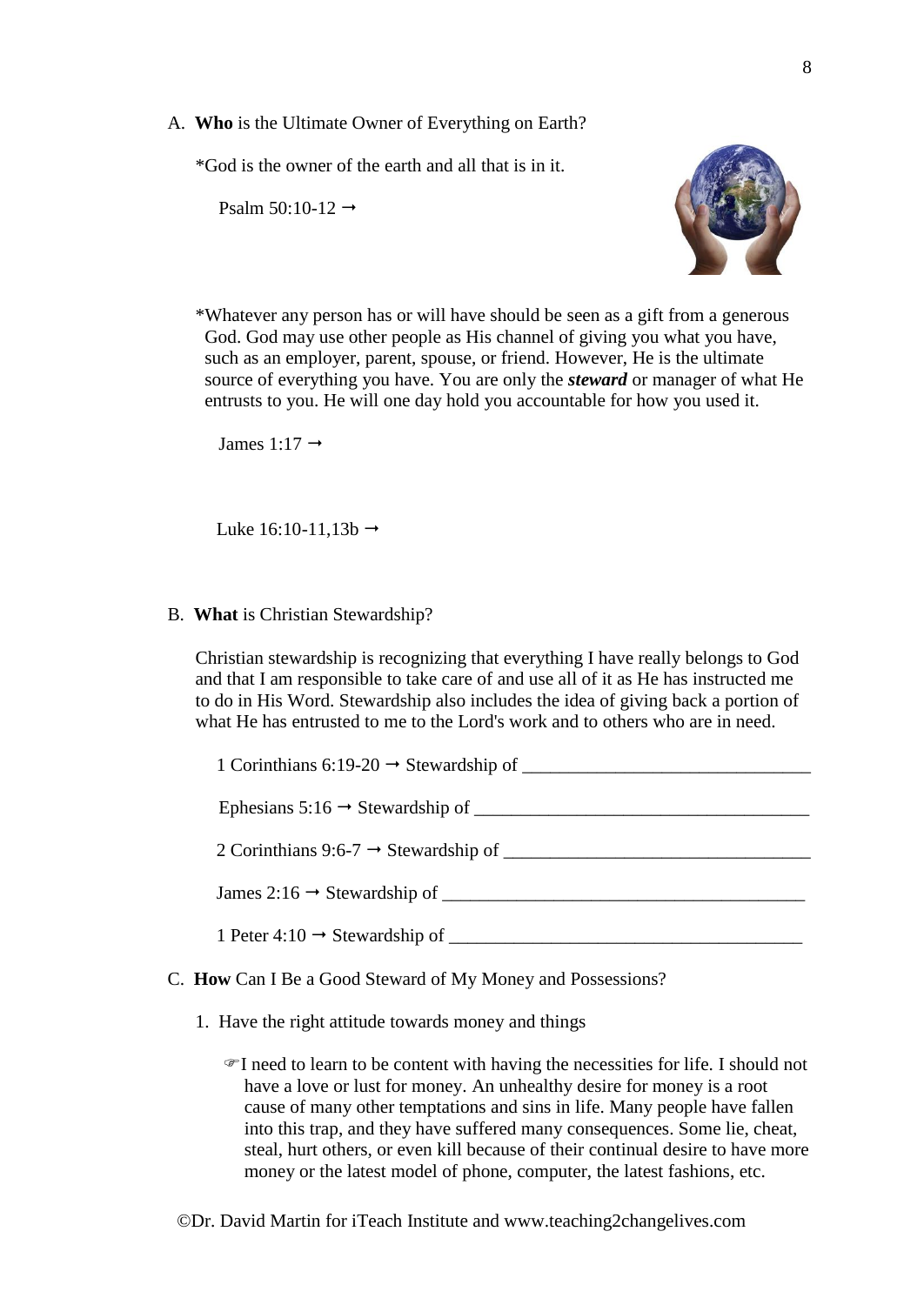I should not have the attitude of keeping all my money and things for myself. Trying to hoard everything for myself is a selfish attitude. Others can steal it, or I can just spend it on things that rust or break after a short time. When I use money and possessions in this way, I have nothing of lasting value. But if I have a generous



attitude and want to help others or help the work of the Lord in reaching others for Christ, I will be laying up treasures in heaven. These rewards will be waiting for me when I go to heaven some day because I am a child of God.

Matthew 6:19-21  $\rightarrow$ 

2. Have a plan for regularly giving of my money and possessions to the Lord.

1 Corinthians  $16:2 \rightarrow$ 

a. Giving is a requirement for all Believers

*"Let each one of you lay aside something. . . ."*

Giving is not optional for the obedient Believer. It is both a privilege and a responsibility for all true disciples of Christ. Each is to give from what he has.

Believing children should **not** be asking their mother or father for money to put in the offering. This does **not** teach them anything about biblical giving and they will get no blessing or reward for giving someone else's money. It is better for them to earn some money by doing some work around the house or for someone else and then take a portion of that money and give it to the Lord.



b. Giving should be a regular practice

*"On the first day of the week . . ."*

Paul wrote to this group of Believers in the city of Corinth, Greece, reminding them that they all should give back some of their money (or possessions) to the Lord every week as they gathered together. His main point here was to give regularly, or in other words, make giving to the

©Dr. David Martin for iTeach Institute and www.teaching2changelives.com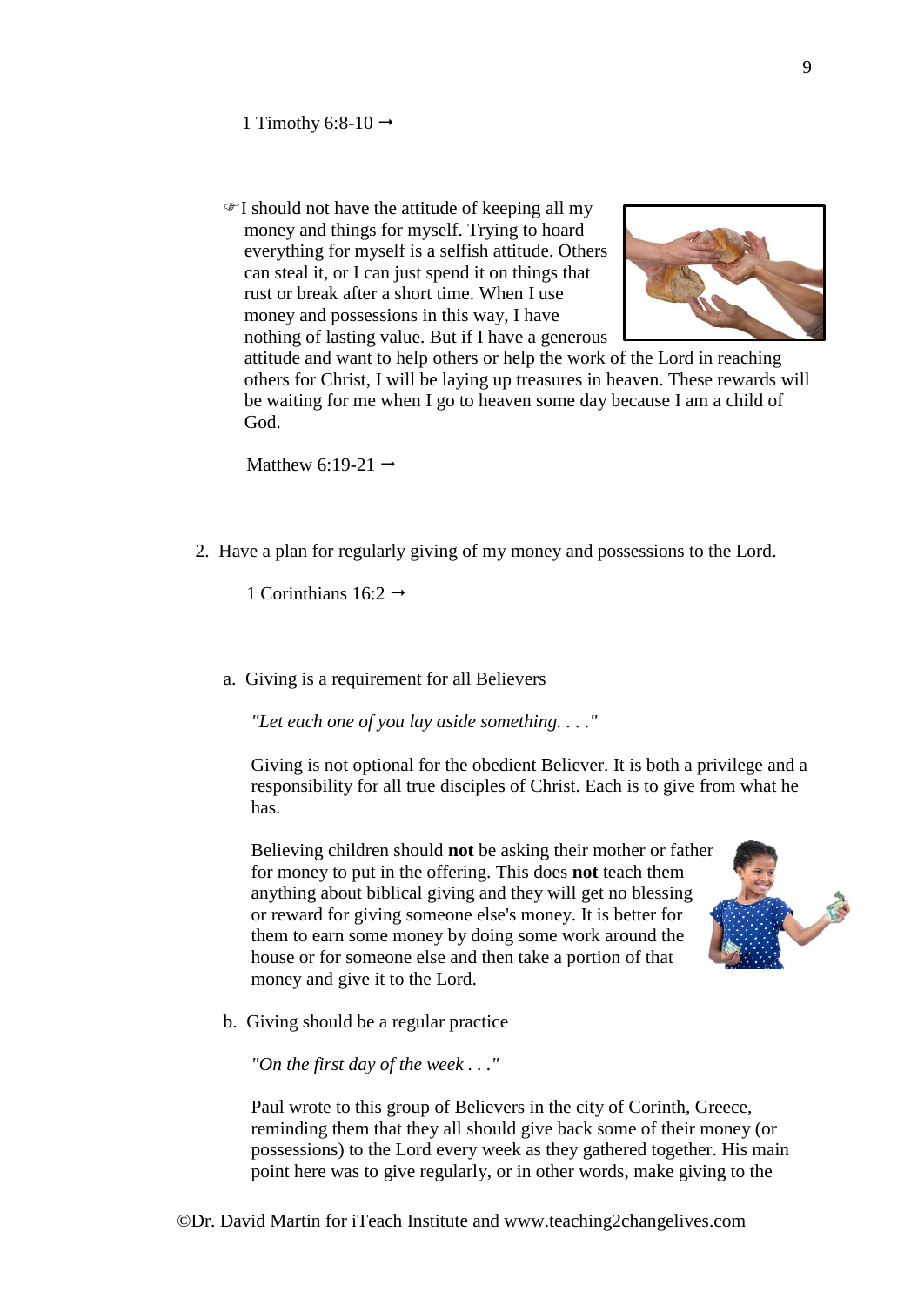Lord a regular habit in your life. Every time you receive a gift or wages for doing something, you should immediately set aside the part you want to give to the Lord.

c. Giving should be proportional to what God has given to you

*"lay something aside . . . as he may prosper"*



There is no set amount or percentage of how much a Believer is to give to the Lord. This is different from the Old Testament days when God's people were required to give one tenth of what they had to the priestly Levites (Leviticus 27:30-33). There were other offerings that were also required at different times of the year (Deuteronomy 12-15). But now it is up to the individual Believer to decide how much he should give. The only guideline here is to give according to the way God is giving to you. When He gives you more, then you can give more. When you receive less, the amount you give could be less, or it

could even be a higher percentage if you feel that is what is right for you to give. The amount you give is between you and the Lord. God, the Holy Spirit, will help you know in your heart how much to give if you pray about it.

There are many examples in the New Testament of people who gave a high percentage of what they had to the Lord, even though they were poor. In fact, the greatest example of giving in the Bible is of a poor widow woman who only gave two small coins. But Jesus said she gave more than the others because she gave all she had.

Mark 12:41-44  $\rightarrow$ 

d. To whom or what you give to is between you and the Lord

*"let each of you lay something aside, storing up . . ."*



The word for "storing up" means to gather, heap up, or treasure. This means that each Believer is to regularly put some of his money or possessions aside or store it up so that he has something to give when he learns of a special need some person or ministry has. That need could very well be for your Sunday school or church ministry, or for a missionary in a faraway country. The Bible says

that those who teach us the Bible and share the gospel are worth "double honor," which means a very generous gift (1 Timothy 5:17-18). It could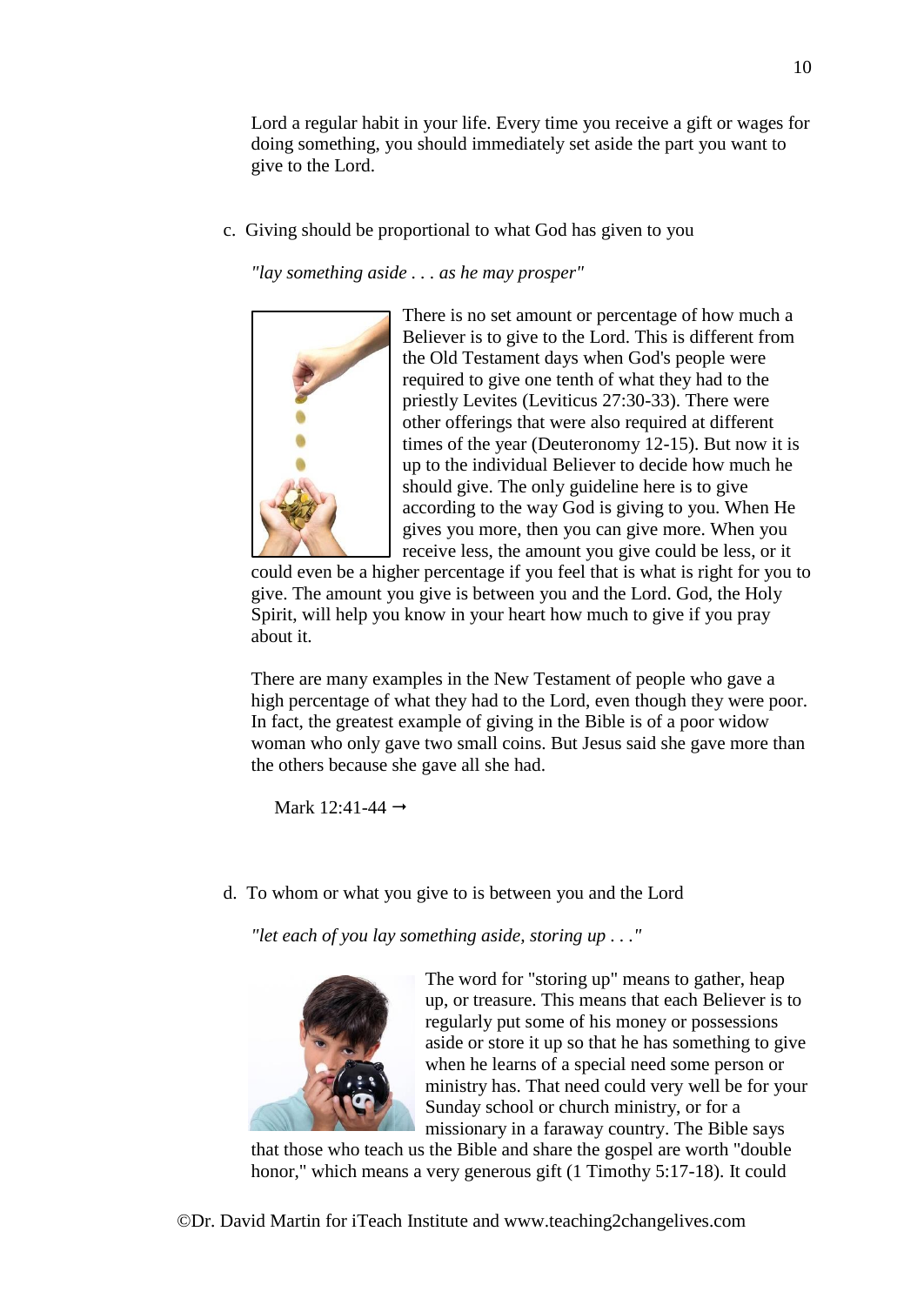even mean that you give to help some other poor or needy person (Proverbs 28:27). In other words, let the Holy Spirit guide you in knowing who to give to. But develop the habit of regularly storing it up so that you will always have something to give when the Lord makes you aware of a need that He wants you to help meet.

When you do "store up" or put aside the money you want to give back to the Lord, do not buy whatever you want and then give part of what is left to the Lord. The Bible says we are to take from the "first fruits." That means we are to set aside the Lord's part first, as soon as we get the money, so we do not cheat Him out of what rightfully belongs to Him.

Proverbs  $3:9 \rightarrow$ 

- D. **Why** Do We Need to Give?
	- 1. Giving is a demonstration of your love for God.

The Bible says that if you truly love God, then you will willingly give when you find out about needs that other people or ministries have. It is one way to show that you are growing spiritually and becoming more mature in your faith. The desire to keep your



money and possessions all for yourself is selfish. It is a sign that you are still being controlled by your old sinful nature and are still spiritually immature. You need to give to the Lord and others in need because it is a true sign of your love for God.

1 John 3:17-18  $\rightarrow$ 

2 Corinthians 8:8  $\rightarrow$ 

2. Being a good steward of what God has given you will bring eternal reward.

Matthew 6:19-21  $\rightarrow$ 

Matthew 25:19-21  $\rightarrow$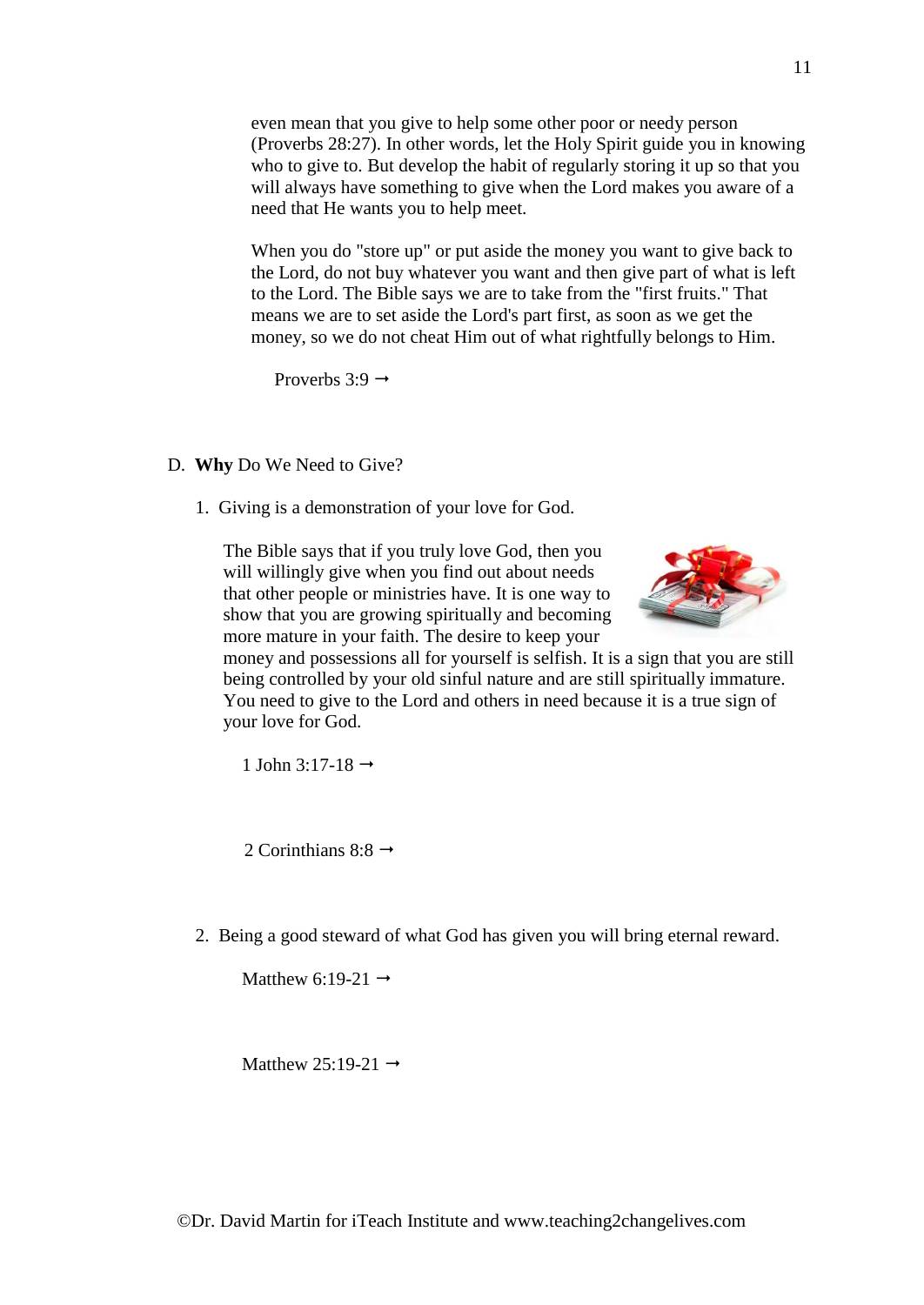

God gives you the opportunity to lay up treasures in heaven by the way you take care of all that He places in your hands. When you use it to help His work on earth or help those in need, you are laying up treasures in heaven. God says that He will reward you for giving food or even water to those in need. That is being faithful--using your possessions as He has instructed. Being faithful is what God requires of you as a Believer. It is to the faithful stewards that He will one day say:

*"Well done, good and faithful servant; you were faithful in a few things, I will make you ruler over many things. Enter into the joy of your Lord."*

Matthew 25:34-40  $\rightarrow$ 

1 Corinthians 4:2  $\rightarrow$ 

- E. Other Teaching on Stewardship
	- 1. God blesses you in proportion to your giving.

Luke 6:38  $\rightarrow$ 

2. Giving to those serving God will earn you eternal rewards.

Philippians 4:16-17  $\rightarrow$ 

3. Being faithful as a steward with little things shows you can be trusted with more

Luke  $16:10 \rightarrow$ 

4. God's promise to supply all your needs is for faithful givers

Philippians 4:19 (cf. 4:16-17)  $\rightarrow$